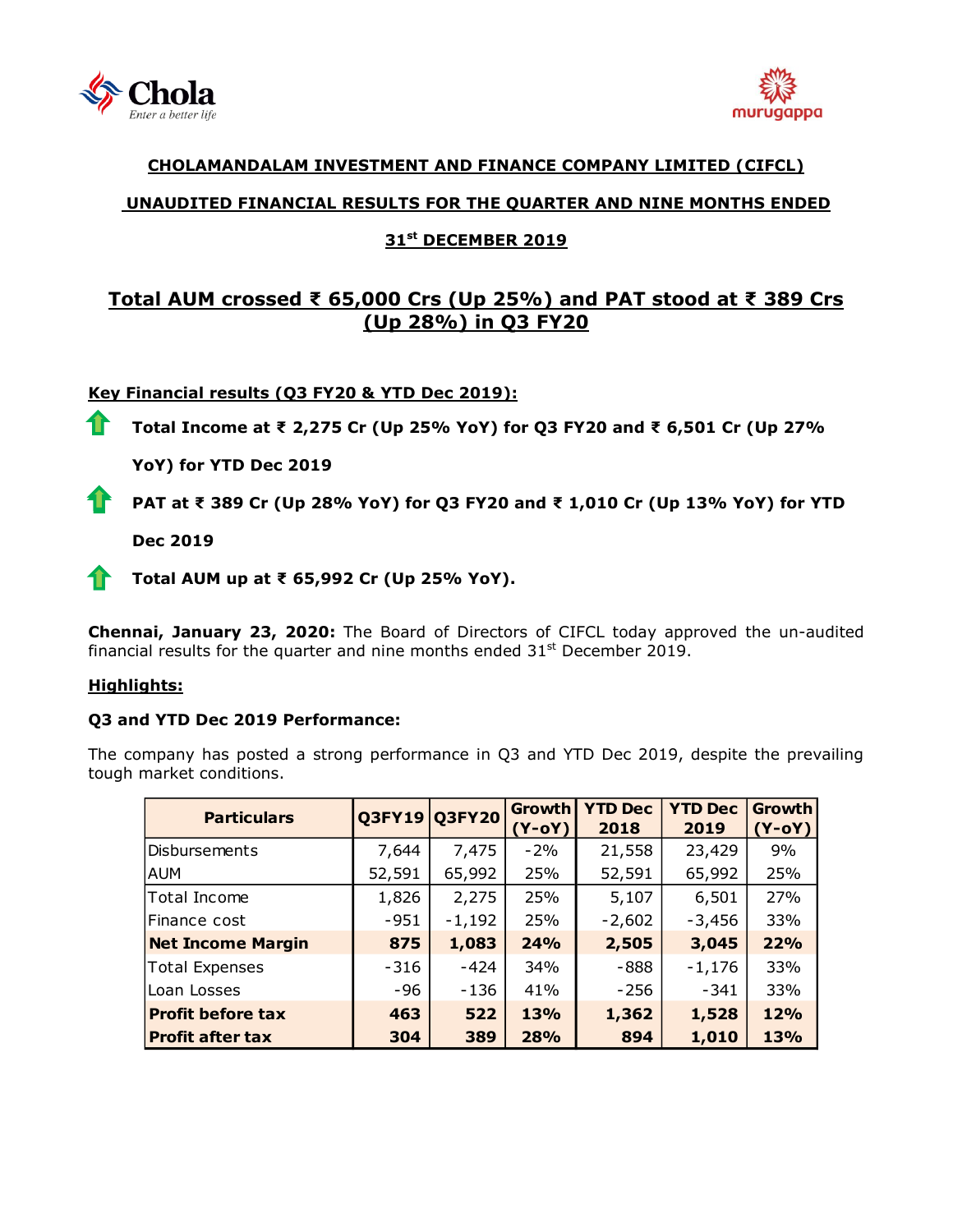



# **Performance Highlights:**

- Aggregate disbursements for YTD Dec 2019 was at ₹23,429 Cr against ₹21,558 Cr of YTD Dec 2018, registering a growth of 9%. The disbursements for quarter ended Dec 2019 was at ₹ 7,475 Cr as against ₹ 7,644 Cr for the quarter ended Dec 2018.
- Vehicle Finance (VF) business has clocked a volume of ₹ 18,685 Cr for the period ended December 2019 as against ₹ 17,600 Cr in the previous year, reporting a growth of 6%. The same numbers for the quarter ended December 2019 was at ₹5,949 Cr as against ₹6,277 Cr for the quarter ended December 2018. The slow-down in VF disbursement is due to industry de-growth in Commercial Vehicles segment during this quarter.
- Home Equity (HE) business disbursed ₹ 3,073 Cr as against ₹ 2,803 Cr for period ended December 2018, marking a growth of 10% Y-o-Y. Disbursements for the quarter ended December 2019 was at ₹ 908 Cr as against ₹ 954 Cr for the quarter ended December 2018.
- AUM grew by 25% at ₹ 65,992 Cr as on YTD Dec 2019 as compared to ₹ 52,591 Cr for YTD Dec 2018.
- Vehicle Finance (VF) AUM grew by 19% to ₹ 44,589 Cr as on YTD Dec 2019 as against ₹ 37,508 Cr for YTD Dec 2018
- Home Equity (HE) AUM grew by 16% to ₹ 13,000 Cr as on YTD Dec 2019 as against ₹ 11,186 Cr for YTD Dec 2018.
- Profits before Tax (PBT) for the YTD December 2019 was at ₹ 1,528 Cr as against ₹ 1,362 Cr last year registering a growth of 12%. For the quarter ended December 19, the PBT was at ₹ 522 Cr as against ₹ 463 Cr for the quarter ended December 18, registering the growth of 13%.
- The PBT-ROTA for YTD Dec 2019 is at 3.4% and ROE for YTD Dec 2019 is at 20.3%
- Our Branch presence increased to 1073 Branches in YTD Dec 2019.

#### **Capital Issue – Preferential Allotment:**

The Board of directors at their meeting held this afternoon have, subject to the approval of shareholders, approved an Issue of equity shares by way of preferential issue to Cholamandalam Financial Holdings Limited, a promoter entity up to an amount not exceeding Rs.300 crores in one or more tranches at such price in accordance with Chapter V of SEBI (Issue of Capital and Disclosure Requirements) Regulations, 2018.

#### **Asset Quality**

Notwithstanding the tight market conditions, CIFCL continues to maintain strong asset quality with a marginal increase in the Stage 3 receivables from 3.30% in Dec'18 to 3.54% in Dec'19 (under IND AS) with a provision coverage of 33.0%.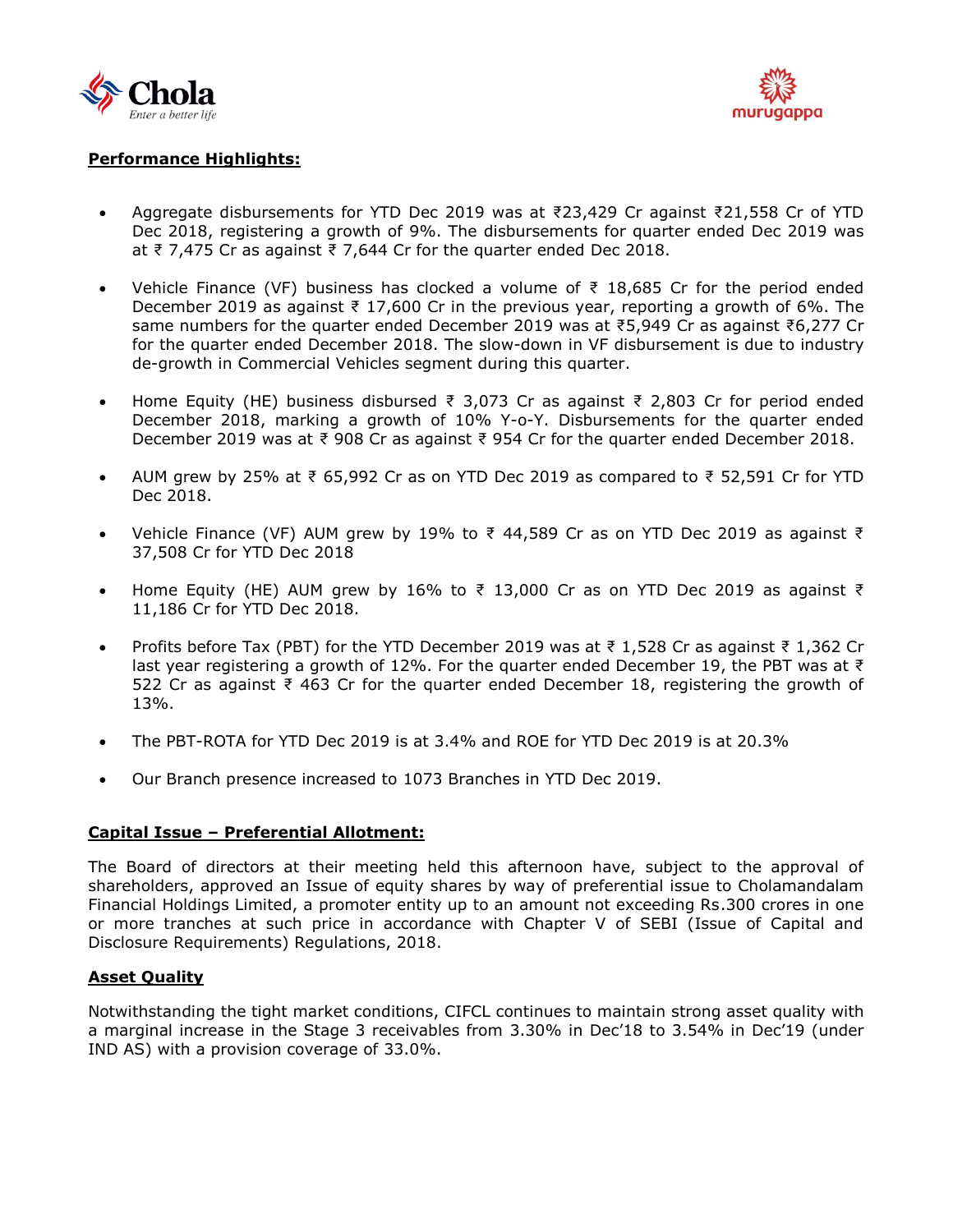



# **Capital Adequacy:**

The Capital Adequacy Ratio (CAR) of the company as on  $31<sup>st</sup>$  December 2019, was at 17.04% as against the regulatory requirement of 15%.

### **Appointment of Mr. Ravindra Kumar Kundu as Executive Director of the Company:**

The Board at its meeting held this afternoon has also approved the appointment of Mr. Ravindra Kumar Kundu, President & Business Head - Vehicle finance as an Executive Director of the Company for a period of five years with immediate effect. Mr. Kundu has been with the Company since 2000 and has an overall experience of 30 years including 20 years in the Company. He joined the Company in Vehicle Finance business in 2000 and during his tenure, has handled various functions including credit, collections and business.

### **Managing Director's Comments:**

Commenting on the results, Arun Alagappan, Managing Director, stated "In Q3 of FY 20, faced with the slowdown in the auto sector we changed our product mix to shore up our net interest income. Accordingly, we were able to grow our AUM at over 25% and PAT growth over 28%. While doing this we were able to contain our Stage 3 levels at 3.5% which is a reflection of our asset quality."